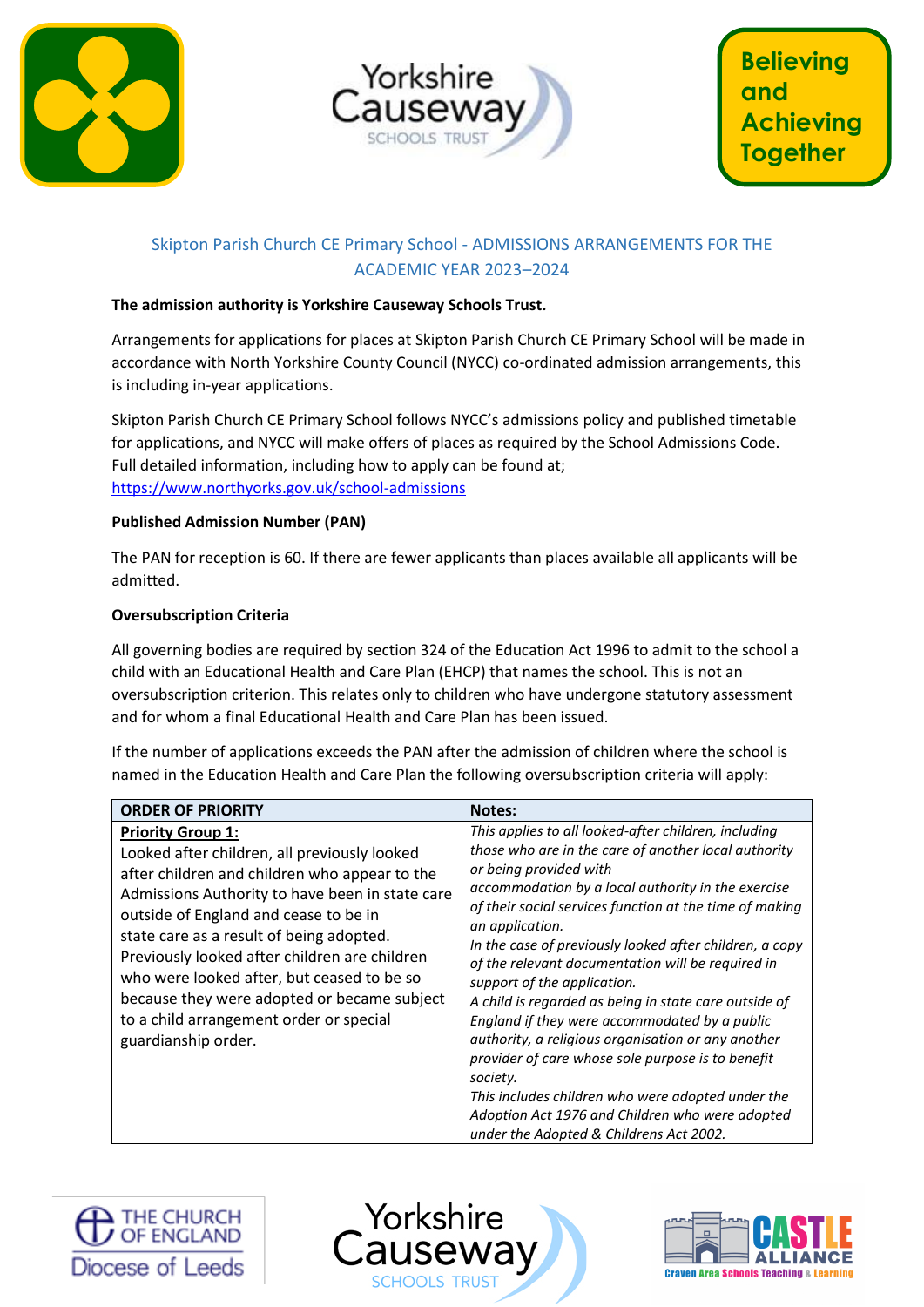





|                                                                                                                       | Child Arrangement Orders replace residence orders<br>and any residence order in force prior to 22 April<br>2014 is deemed to be a Child Arrangement Order.                                                                                                                                                                                                                                                                                                                                                                                                |
|-----------------------------------------------------------------------------------------------------------------------|-----------------------------------------------------------------------------------------------------------------------------------------------------------------------------------------------------------------------------------------------------------------------------------------------------------------------------------------------------------------------------------------------------------------------------------------------------------------------------------------------------------------------------------------------------------|
| <b>Priority Group 2:</b><br>Children the Authority considers have special<br>social or medical reasons for admission. | We will only consider applications on social or<br>medical grounds if they are supported by a<br>professional recommendation from a doctor, social<br>worker, or other appropriate professional. The<br>supporting evidence should set out the particular<br>social or medical reason(s) why the school in<br>question is the most suitable school and the<br>difficulties that would be caused if the child had to<br>attend another school. Panels of professionally<br>qualified people will consider all applications made<br>under priority group 2. |
| <b>Priority Group 3:</b><br>Children living within the normal area of the<br>school.                                  | Refer to tie break                                                                                                                                                                                                                                                                                                                                                                                                                                                                                                                                        |
| <b>Priority Group 4:</b><br>Children of staff at the school.                                                          | Priority in this oversubscription criteria is given in<br>either or both of the following circumstances:<br>Where a member of staff has been employed<br>a)<br>at the school for more than two years at the<br>time when the admission to the school is<br>made, and/or<br>the member of staff has been recruited to fill<br>b)<br>a post at the school for which there is a<br>demonstrable skill shortage.                                                                                                                                              |
| <b>Priority Group 5:</b><br>Children living outside the normal area of<br>school.                                     | Refer to tie break                                                                                                                                                                                                                                                                                                                                                                                                                                                                                                                                        |

*Children in higher priority groups will be offered places ahead of those in lower priority groups (priority group 1 being the highest and priority group 5 being the lowest). All applications within each priority group will be considered equally (i.e. all applications, regardless of order of preference).*

## **Tie break:**

If there are not enough places for all the children in one of these priority groups, we will give priority first to those with a sibling at the school in September 2023, who live the nearest to the school ( in all cases sibling refers to brother or sister, half brother or sister, adopted brother or sister, step brother or sister, or the child of the parent / carer's partner where the child for whom the school place is sought is living in the same family unit at the same address as that sibling ) and then to those living nearest the school.

All distance measurements are based on the nearest route which is recognised by the County Councils electronic mapping system from a child's home address to school. The measurement is made from a fixed point within the dwelling, as identified by Ordnance Survey, to the nearest school entrance using footpaths and roads. The routes measured to determine the allocation of school